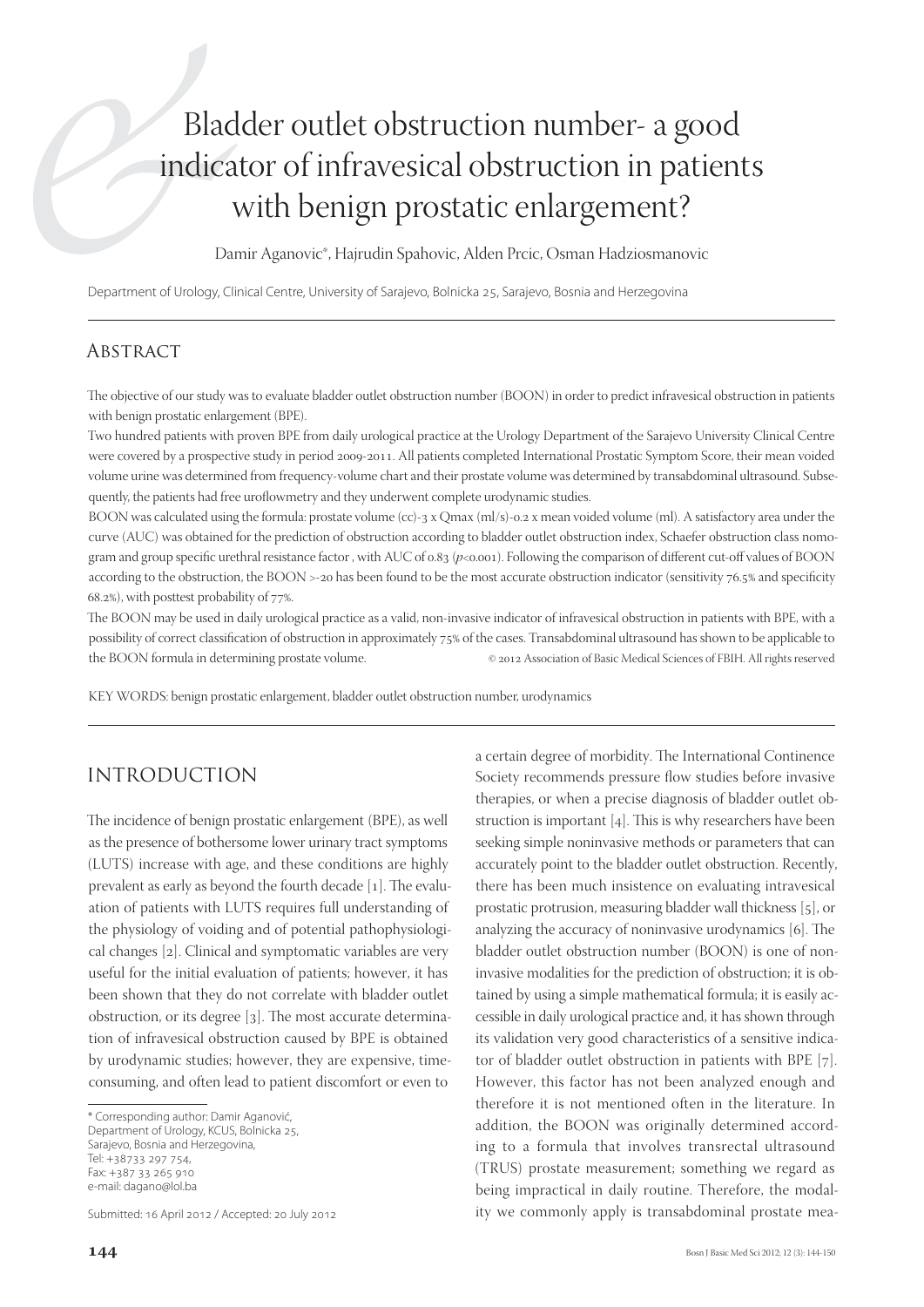surement (TAUS). Due to possible differences in measurement, the main factors of this formula had to be first correlated with urodynamic parameters of obstruction. For the above-mentioned reasons a prospective study has been conducted in order to validate and evaluate the BOON for the prediction of infravesical obstruction in patients with benign prostatic enlargement.

## MATERIALS AND METHODS

#### *Patients*

In period 2009-2011, a prospective study was conducted at the Urodynamics Unit of Sarajevo University Clinical Center Urology Department on 200 patients with the lower urinary tract symptoms suggestive of benign prostatic enlargement. Exclusion criteria were clear neurological or endocrine diseases, suspected bladder cancer or calculosis, urethral stenosis, suspected prostate carcinoma, urinary infection, advanced kidney failure, previous operation of the prostate, as well as taking medication interfering with the act of voiding. The patients of an average age of 64.4 years  $(49-82)$  completed International Prostate Symptom Score (I-PSS), underwent digital rectal examination, and had their serum PSA and mean voided urine volume determined as an average amount of voided urine during 24 hours, depending on the number of voidings. Data were obtained from frequency-volume chart (voiding diary), filled out by the patients during three consecutive days.

#### *Procedures*

The patients had their prostate volume determined using transabdominal ultrasound; then free uroflowmetry was performed in a standing position (with the minimum voided volume of 150 ml), determining the maximum urinary flow rate  $(Q_{\text{max}})$ , and subsequently, their postvoid residual urine was determined. Having signed Informed Consent forms, the patients underwent complete urodynamic studies (UDS) using the apparatus Andromeda Ellipse 4. All patients received *prophylactic* Ciprofloxacin tbl. a 500 mg. UDS started with cistometry. Bladder filling and measuring intravesical pressure during the filling were done by simultaneous introduction of Nelaton Ch8 catether (Dalhausen & Co, GmbH, Koln, Germany- infusion line) and Nelaton Ch5 ureteral catether (Websinger GmbH, Wiena, Austria-transducer line) into the bladder -tandem or rail-road technique [8]. Abdominal pressure was determined by introducing standard rectal baloon catetether. Cistometry was done in a sitting position with the filling rate of  $25$ ml/min. Prior to voiding, the patients had the Ch8 catether removed. Then, the patients voided in a standing position, while the findings of pressure/flow studies were plotted on Schaefer obstruction class nomogram [9] and urethral resistance algorithm (URA) - group

specific urethral resistance factor [10]. Each patient had their bladder outlet obstruction index (BOOI=  $P_{\text{det}}Q_{\text{max}}$  -2 $Q_{\text{max}}$ ) determined  $[11]$ , as well as obstruction coefficient (OCO) developed by Schaefer, which was used to quantitatively evaluate urethral resistance, following the formula: OCO =  $P_{\text{det}}Q_{\text{max}}/(40 + 2Q_{\text{max}})$  [12]. The urodynamic studies, unless otherwise specified, were based on the International Continence Society methodology and terminology  $[13]$ . Then, for each patient the bladder outlet obstruction number (BOON) was calculated following the formula: prostate volume (in cubic centimeters) -  $_3$  x maximal urinary free flow rate (in milliliters per second) - 0.2x mean voided volume (in milliliters, as estimated from frequency-volume charts), or BOON=Vol  $_{\text{prost}}(cc)$ -3 $Q_{\text{max}}(ml/sec)$ - 0.2 x  $V_{\text{void}}(ml)$  [7]. Statistical analysis was performed through rank correlation Kendall's tau test (relationship of noninvasive parameters with urodynamic nomograms during the validation of the BOON), determination of area under the receiver operating characteristic (ROC) curve for predicting obstruction. The best fitting associations between the clinical parameters and bladder outlet obstruction were determined by stepwise logistic regression model.

#### *Statistical analysis*

Statistical analysis was made using Medcalc program for Windows version 12 and Evidence based calculator (free version). The level of significance (two-tailed) was set at  $p < 0.001$ .

## RESULTS

Due to rare reports in the literature about the utility of the BOON, and the fact that transabdominal ultrasound (rather than transrectal, as originally included in the formula) was performed, Kendall's tau rank correlation test determined the correlation between prostate volume, Qmax and mean voided urine, as well as other clinical variables with the determinants of obstruction: URA, Schaefer nomogram and

**TABLE 1.** Kendall's tau correlation coefficient of noninvasive variables with determinants of obstruction

| Variable      | BOOI      | UR A      | LinPURR   | OCO      |
|---------------|-----------|-----------|-----------|----------|
| Qmax (ml/sec) | $-0.440*$ | $-0.514*$ | $-0.419*$ | $0.426*$ |
| $VP$ (cc)     | $0.264*$  | $0.231*$  | $0.294*$  | $0.247*$ |
| m VV          | $-0.202*$ | $-0.245*$ | $-0.238*$ | $0.190*$ |
| <b>PVR</b>    | $0.202*$  | $0.185*$  | $0.191*$  | $0.194*$ |
| L-PSS         | 0.104     | 0.106     | 0.09      | 0.101    |
| OoL           | 0.05      | 0.06      | 0.04      | 0.03     |

Qmax-maximum urinary flow, PV-prostate volume, mVV-mean voided volume, PVR-post void residual urine, I-PSS International prostatic symptom score, QoL- Quality of life questionnaire, BOOI-bladder outlet obstruction index, URA- group specific urethral resistance factor, LinPURR-Schaefer obstruction class nomogram, OCO-obstruction coeffi cient \**p*<0.001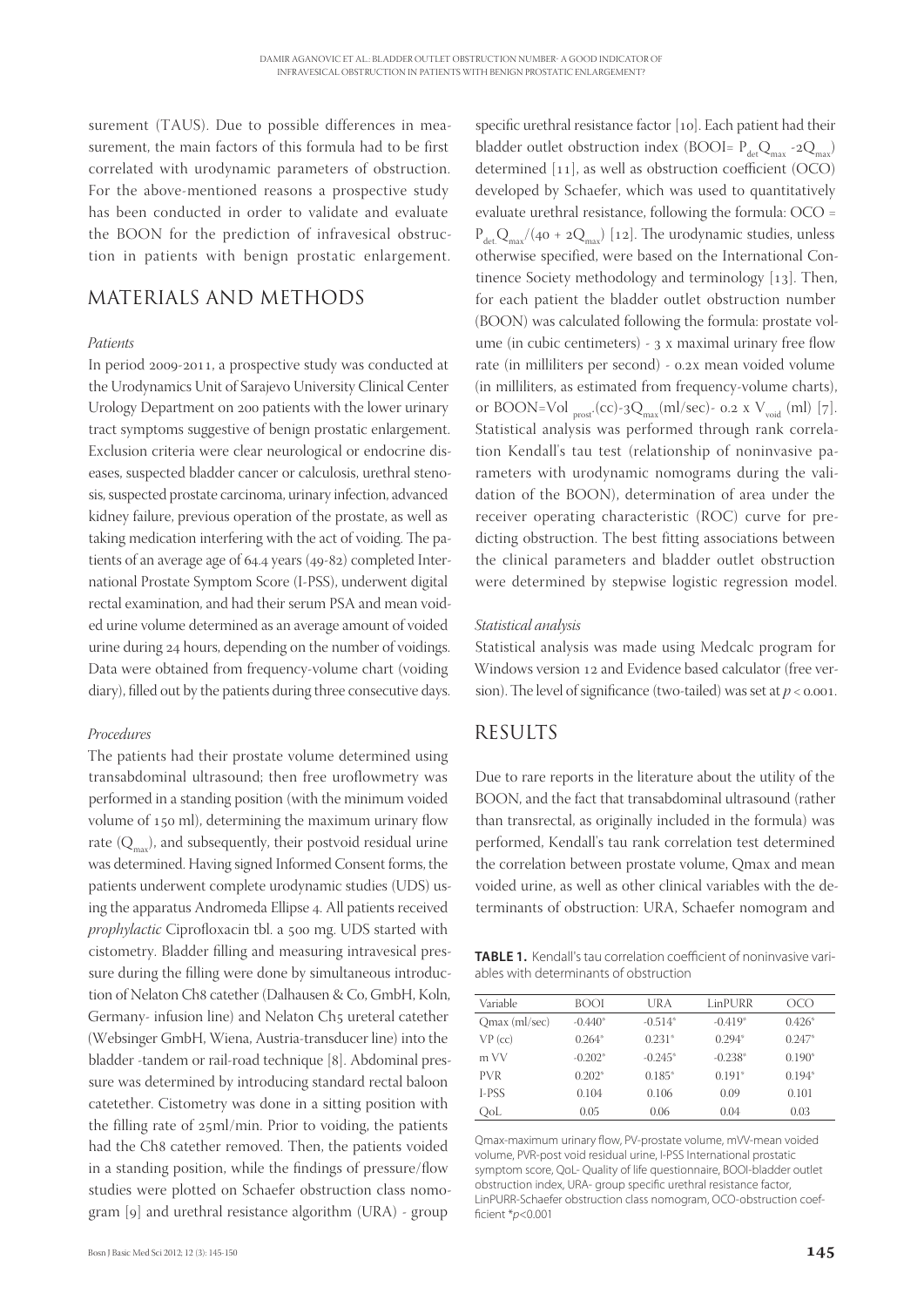

FIGURE 1. Distribution of bladder outlet obstruction number (range - 113.4 to 74.4)

bladder outlet obstruction index. Obstruction coefficient (OCO) was added to the analysis for the quantitative determination of urethral resistance through a continuous variable, while cut-off point for obstruction was taken at OCO≥1 [14]. Statistically significant correlations of variables included in the formula for bladder outlet obstruction number  $(p<0.001)$  were obtained. No statistically significant correlation was found between the International Prostate Symptom Score, Quality of life and the urodynamic parameters of bladder outlet obstruction (Table .). Having obtained significant correlations of variables and included them into the formula for the BOON  $(p<0.001)$ , a BOON was calculated for each patient; Figure 1 shows the distribution of BOON values for the total of 200 patients (Arithmetic mean -18.1, SD 29.8). Subsequently, discriminant value for BOON was determined according to different definitions of obstruction, using the calculation of area under the receiver operating characteristic curve. Good values of the area under the curve were obtained, with a value above 0.80 for each obstruction determinant  $(p<0.001)$ , and with high sensitivity, specificity and positive predictive value (Table 2). It has been proven that high values of BOON are very much obstruction-specific, while low values tend toward non-obstructive domain (Figure 2).

TABLE 2. BOON's sensitivity and specificity in the prediction of obstruction according to different definitions of obstruction

|             | <b>AUC</b> | Sensitivity<br>$(\%)$ | Specificity<br>$(\%)$ | $+LR$ | $-LR$ | PPV<br>(%) | <b>NPV</b><br>$(\%)$ |
|-------------|------------|-----------------------|-----------------------|-------|-------|------------|----------------------|
| <b>BOOI</b> | $0.807*$   | 71.28                 | 74.53                 | 2.8   | 0.39  | 71.3       | 74.5                 |
| URA         | $0.830*$   | 67.83                 | 81.18                 | 3.6   | 04    | 83         | 65.1                 |
| LinPURR     | $0.807*$   | 74.44                 | 75.45                 | 3.03  | 0.34  | 71.3       | 78.3                 |
| OCO         | $0.813*$   | 73.91                 | 75.93                 | 3.07  | 0.34  | 72.3       | 774                  |

BOOI-bladder outlet obstruction index, URA- group specific urethral resistance factor, LinPURR-Schaefer obstruction class nomogram, OCO-obstruction coefficient, AUC- area under the curve, +PV-Positive Likelihood Ratio, -NPV- Negative Likelihood Ratio PPV- Positive Predictive Value, NPV- Negative Predictive Value \**p*<0.001



FIGURE 2. BOON in the prediction of bladder outlet obstruction

In order to prove greater benefit of BOON compared with other noninvasive parameters found in the literature, patients with a combination of International Prostate Symptom Score higher than 20 i Qmax <10ml/sec were isolated. Using this model, of the total of 200 patients,  $36$  ( $18\%$ ) of them were isolated. Of the 36 patients, 31 had the obstruction (88.6%). At the same time, using  $BOON > -20$ , 115 patients  $(57.5%)$  were found, of whom  $88$  had the obstruction ( $76.5\%$ ). Therefore, 76.5% of patients (of the total of 115 patients having the obstruction according to URA) could be correctly classified using BOON >-20, compared with  $27\%$  patients  $(31/115)$  using above applied test. A comparison of two proportions test has shown a significant difference (Chi-square  $=53.3, p<0.001$ ). Further on, using the different model and taking the patients with prostate volume  $\geq$  40cc, Qmax ≤10 ml/sec, and International Prostate Symptom Score  $>$ 20, only  $22$  (11%) patients of the total group were isolated. Of these  $22$  patients,  $19$  had the obstruction (86.4%), i.e. only 16.5% of the total number of obstructed patients. Thus, the difference between the BOON >-20 and this model is even more significant (Chi-square=79.5,  $p \lt 0.001$ ). To determine the best fitting model in the relationship of variables, included in the bladder outlet obstruction number, as well as other clinical parameters used to identify infravesical obstruction, stepwise logistic regression analysis was performed. The dependent variable was the value of bladder outlet obstruction index >40 (urodynamic obstruction), while independent variables were: prostate volume, Qmax, mean voided volume, BOON, age, International Prostate Symptom Score and residual urine. It was shown that the most significant variable determining obstruction was BOON ( $p$ =0.0006, OR=1.04), followed by Qmax ( $p$ =0.009, OR=0.9), with log likelihood  $73.6$ , ( $p$ <0.0001). Significance level for Hosmer & Lemeshow test is high  $(p=0.6; p>0.1)$ , indicating a good logistic regression model fit. Area under the ROC curve for these variables is  $0.824$ , (95% CI  $0.764$  to  $0.874$ ).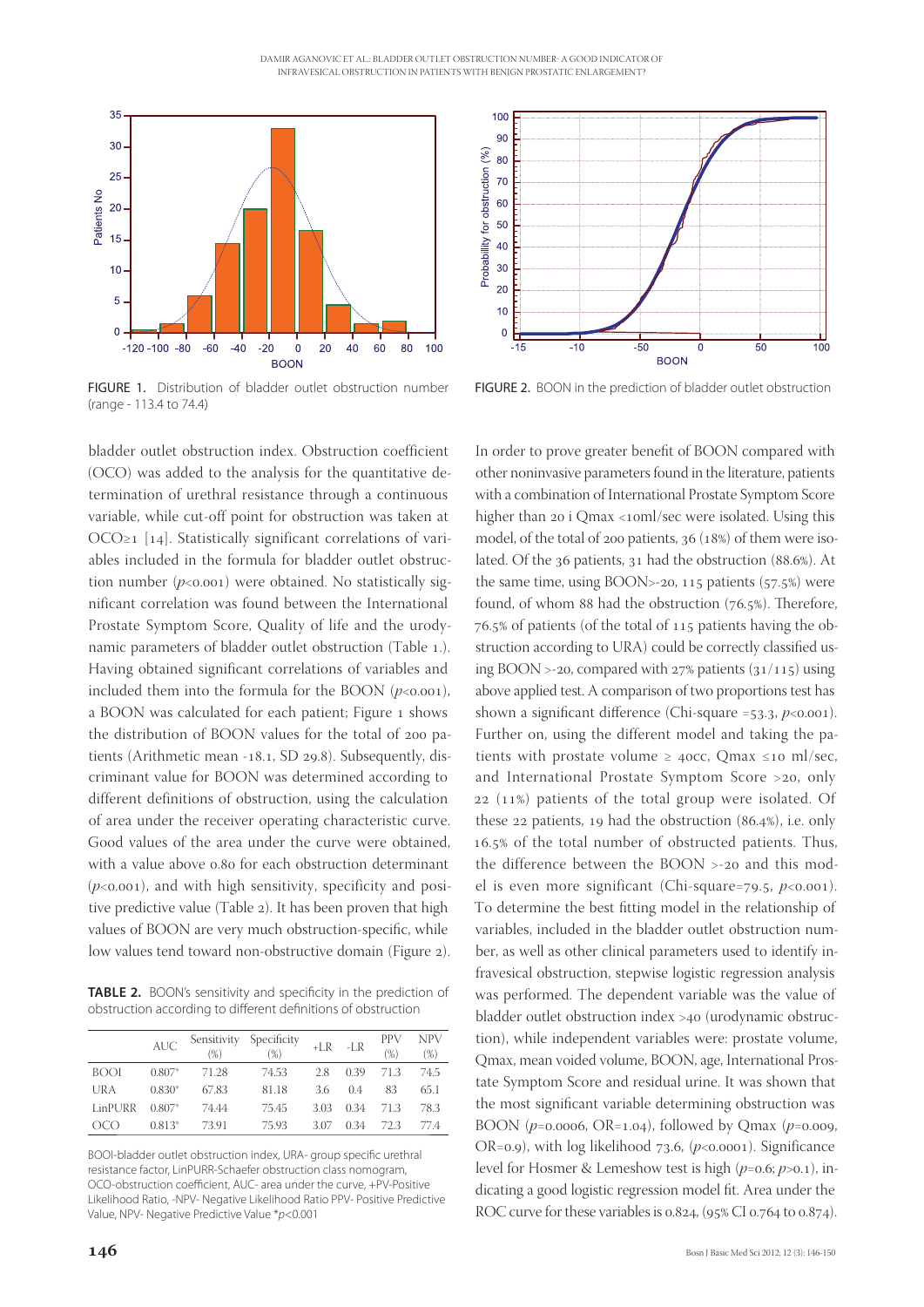| BOON (No pat.)                   | BOON>-40 (155)                  | BOON>-30 (132)                  | $B$ OON $>$ -20 $(115)$         |
|----------------------------------|---------------------------------|---------------------------------|---------------------------------|
| Sensitivity (%)                  | 91.30                           | 81.74                           | 76.52                           |
|                                  | $(84.59\% \text{ to } 95.75\%)$ | (73.45% to 88.33%)              | $(67.71\% \text{ to } 83.92\%)$ |
| Specificity (%)                  | 41.18                           | 55.29                           | 68.24                           |
|                                  | $(30.61\% \text{ to } 52.38\%)$ | $(44.11\% \text{ to } 66.09\%)$ | (57.24% to 77.92%)              |
| Positive Likelihood Ratio        | 1.55                            | 1.83                            | 2.41                            |
|                                  | 1.29 to 1.87                    | 1.42 to 2.35                    | 1.74 to 3.34                    |
| Negative Likelihood Ratio        | 0.21                            | 0.33                            | 0.34                            |
|                                  | $0.11$ to $0.40$                | $0.21$ to $0.51$                | $0.24$ to $0.49$                |
| Positive Predictive Value (%)    | 67.74                           | 71.21                           | 76.52                           |
|                                  | (59.77% to 75.02%)              | $(50.33\% \text{ to } 64.44\%)$ | $(67.71\% \text{ to } 83.92\%)$ |
| Negative Predictive Value (%)    | 77.78                           | 69.12                           | 68.24                           |
|                                  | $(62.91\% \text{ to } 88.80\%)$ | (56.74% to 79.76%)              | $(57.24\% \text{ to } 77.92\%)$ |
| Odds Ratio                       | 7.4                             | 5.5                             | 7                               |
|                                  | $(3.4 \text{ to } 15.8)$        | $(2.9 \text{ to } 10.4)$        | $(3.7 \text{ to } 13.1)$        |
| Posttest probability             | 68%                             | 71%                             | 77%                             |
| Number Needed to Diagnose (NND)* | 3.1                             | 2.7                             | 2.3                             |

**TABLE 3.** Sensitivity and specificity for different cut-off values of BOON in the prediction of obstruction

\* Number Needed to Diagnose (NND) =1 / (Sensitivity -  $(1 - Specificity)$ ) = 1 / (Youden's J)

Finally, it was attempted to determine cut-off value for the BOON that would be the most sensitive and obstructionspecific. The values of  $B$ OON >-20; >30; >-40, were taken as predictors of urodynamic obstruction. For the BOON>-20, 76.5% of the patients would be correctly classified; however  $31.7\%$  ( $27/85$ ) would remain in a seemingly non-obstructive zone. For the BOON>-30,  $71.2\%$  (94/132) of the patients would be correctly classified, while  $30.8\%$  ( $21/68$ ) of them would remain incorrectly classified; and for the BOON>-40,  $67.7\%$  ( $105/55$ ) of the patients would be correctly classified, while  $22.2\%$  ( $10/45$ ) of them would remain in the non-obstructive zone. Therefore, obstruction prevalence increases with higher values of the BOON, thus improving specificity and decreasing sensitivity (Table 3). With this method, the



FIGURE 3. Comparison of ROC curves for different cut-off values for the BOON

number of patients needed to diagnose (NND) the obstruction was calculated, and for the BOON $>$  -20, it is 2.3. Area under the curve were calculated for different cut-off values for the BOON, where the area under the ROC curve for the BOON >-20 is 0.724 ( $95\%$  CI .656 to 0.785), while for the BOON  $>$ -30 and  $>$ -40 it is 0.679 (95% CI 0.610 to 0.743) and  $0.662$  (95% CI  $0.592$  to  $0.728$ ), respectively (Figure 3). Difference between areas for BOON  $>$ -20 and  $>$ -30 were 0.0445;  $(p=0.04)$ , and difference between areas for BOON >-20 and BOON >-40 were  $0.0614$ ; ( $p=0.037$ ). The areas under the ROC curve for the BOON >-40 and BOON>-30 show that tests do not have sufficient accuracy (sensitivity and specificity). Only the BOON >-20 test has a moderate accuracy.

## DISCUSSION

The aim of this study was to evaluate the bladder outlet obstruction number (BOON), as a noninvasive factor to predict infravesical obstruction in patients with lower urinary tract symptoms due to benign prostatic enlargement (BPE). Although the most accurate classification of the bladder outlet obstruction in BPE patients is based on invasive urodynamic studies, they are expensive, time-consuming and may cause a certain degree of morbidity. In addition, a number of urologists do not endorse the use of invasive urodynamic studies in daily clinical practice; thus, there is a need for noninvasive assessment of bladder outlet obstruction, which might assist in the optimum choice of therapy  $[2]$ . The BOON seems to be very useful in daily urological practice since it is derived from the formula obtained by a simple mathematical combination of noninvasive clinical and urodynamic variables, i.e. prostate volume, mean voided urine volume and free uroflowmetry (Qmax), as part of noninvasive urodynamic studies. Mean voided volume is easily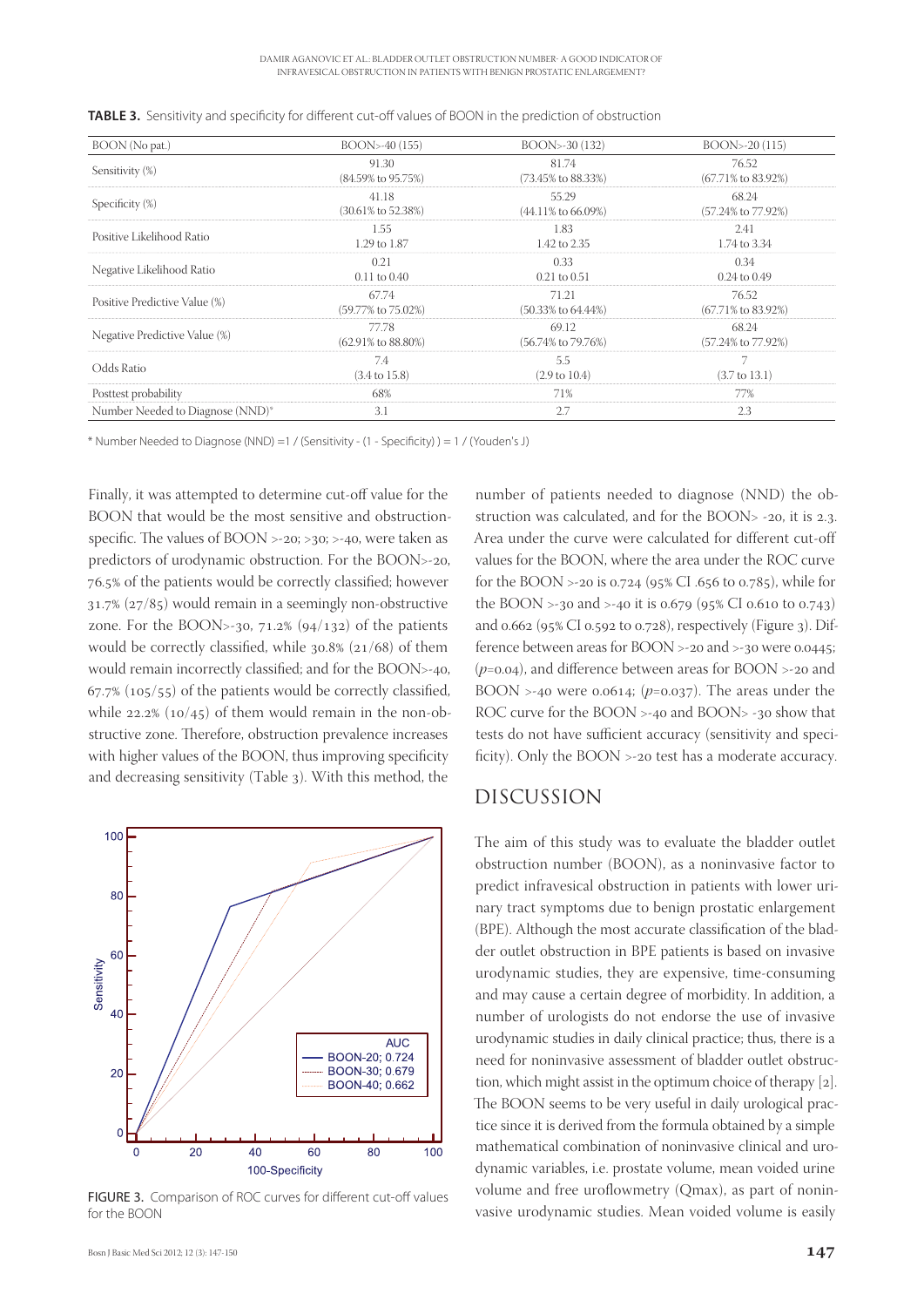calculated as a mean value of voided urine volume during 24 hours. These data are obtained from frequency volume chart (simple voiding diary), which patients fill out over two or three consecutive days, and it represents a standard part of the assessment of patients with BPE. Originally, prostate volume, included in the formula, was calculated by measuring prostate transrectal ultasound (TRUS), and according to authors, TRUS measurement is accurate, and causes patient discomfort equivalent to digital rectal examination of the prostate  $[7]$ . However, we are of the opinion that the TRUS meausiring of the prostate is still an invasive component of examination (when digital rectal examination is also taken into account), the examination is prolonged, while TRUS probe is not available in every outpatients' department. Also, it was shown that transabdominal ultrasound is equivalent to rectal ultrasound when the prostate is measured at bladder volume higher than 100 ml  $[15]$ . According to some studies, it was proven that transabdominal ultrasound is now a common clinical method, being noninvasive and easy to learn and evaluate. Using the same probe, the upper urinary tracts can be easily assessed at the same time, even the prostate fractions (such as intravesical protrusion of the prostate) can be accurately measured by this mean; therefore, the diagnosis of BPE in the clinical setting can be aided by simple, noninvasive, transabdominal ultrasound  $[16, 17]$ . However, due to a different measuring technique and possible error, we had to first evaluate the correlation of transabdominal ultrasound measured prostate and other noninvasive parameters (Qmax, prostate volume, mean voided urine, International Prostate Symptom Score, residual urine) with urodynamic nomograms that characterize obstruction (Schaefer nomogram, urethral resistance algorithm and bladder outlet obstruction index). We also included in the validation the obstruction coefficient (OCO, with cut-off value  $\geq$ 1), derived from pressure/flow studies, similar to Schaefer nomogram, but quantifying urethral resistance by a continuous variable (rather than by a grading system as in Shaefer nomogram). The rank correlations of observed parameters that were obtained did not differ from the correlations in the original BOON design [7]. Subsequently, the BOON for each patient was calculated, and good areas under the ROC curve were obtained (area under the curve  $\geq$ 0.81.), which did not significantly differ among different urodynamic determinants of obstruction. The values of the bladder outlet obstruction index corresponded to obstruction classes of the International Continence Society (ICS) nomogram, where men are obstructed when the index is higher than 40 [18]. Research done by van Venrooij et al. obtained similar values for ICS and Schaefer nomogram (area under the curve is  $0.83$  and  $0.82$ , respectively), while are under the curve for urethral resistance factor is somewhat higher (0.87), but not clinically significant. Because all

 $148$  Bosn J Basic Med Sci 2012; 12 (3): 148-150 all methods give the same results in classifying clearly obstructed and clearly unobstructed pressure-flow relations [7]. In the present study, it was shown that the prostate volume determined by transabdominal ultrasound did not decrease discriminant power of the BOON according to urodynamic classifications of obstruction, while good sensitivity and specificity to the bladder outlet obstruction obstruction was shown. The BOON showed to be a very applicable and simple formula able to correctly classify a large number of patients. Therefore, it is not clear enough why this predictor is not being adequately researched. By our best means of searching the literature (MedLine), we could identify only one more study that evaluated this number for the prediction of infravesical obstruction with a comparatively small number of patients, where the prostate measurement was determined by transrectal ultrasound  $[19]$ . Stepwise logistic regression analysis in the prediction of obstruction showed that the most significant independent variable is the BOON  $(p<0.001, \text{OR} = 1.04)$  followed by Qmax  $(p<0.01, \text{OR} = 0.9)$ . This model excluded individual variables included in the formula for the BOON (prostate volume and mean voided urine), as well as other variables observed (International Prostate Symptom Score, postvoid residual and age).  $Q_{\text{max}}$  implies part of noninvasive urodynamic measurement, and cut-off value lower than 10 ml/sec shows a strong discriminant power to the bladder outlet obstruction diagnostics. Previous studies analyzed various combinations of noninvasive clinical and radiological parameters that would provide as accurate diagnosis of infravesical obstruction as possible, but either more parameters were used  $[20-22]$ , or a complex mathematical operation was required in order to obtain the formula  $[23]$ . Also, by using the combinations of parameters with the set cut-off values, it was possible to correctly identify only a small fraction of patients. This has been proven in the present study as well, since by examining some formerly proposed models we proved that using a combination of International Prostate Symptom Score higher than 20 and Qmax <10ml/sec in the prediction of obstruction [24], only a small subset of patients (18% of patients from the entire group) could be isolated, while using the combination of prostate volume  $\geq$  40cc, Qmax ≤10 ml/sec, and International Prostate Symptom Score > 20 [25], we isolated only 11% of the total of 200 patients. Unlike the BOON, which as a continuous variable is calculated for each patient and correctly, classifies a greater number of patients. Van Venrooij et al. [7] were able to correctly classify as per obstruction only 10% of patients according to the cut off values proposed by Schacterle et al.  $[24]$ , or only 6.3% out of the total of 160 patients with cut-off values proposed by Steele et al.  $[25]$ . Having analyzed different values of the BOON for the pre-

methods are based on the passive urethral resistance relation,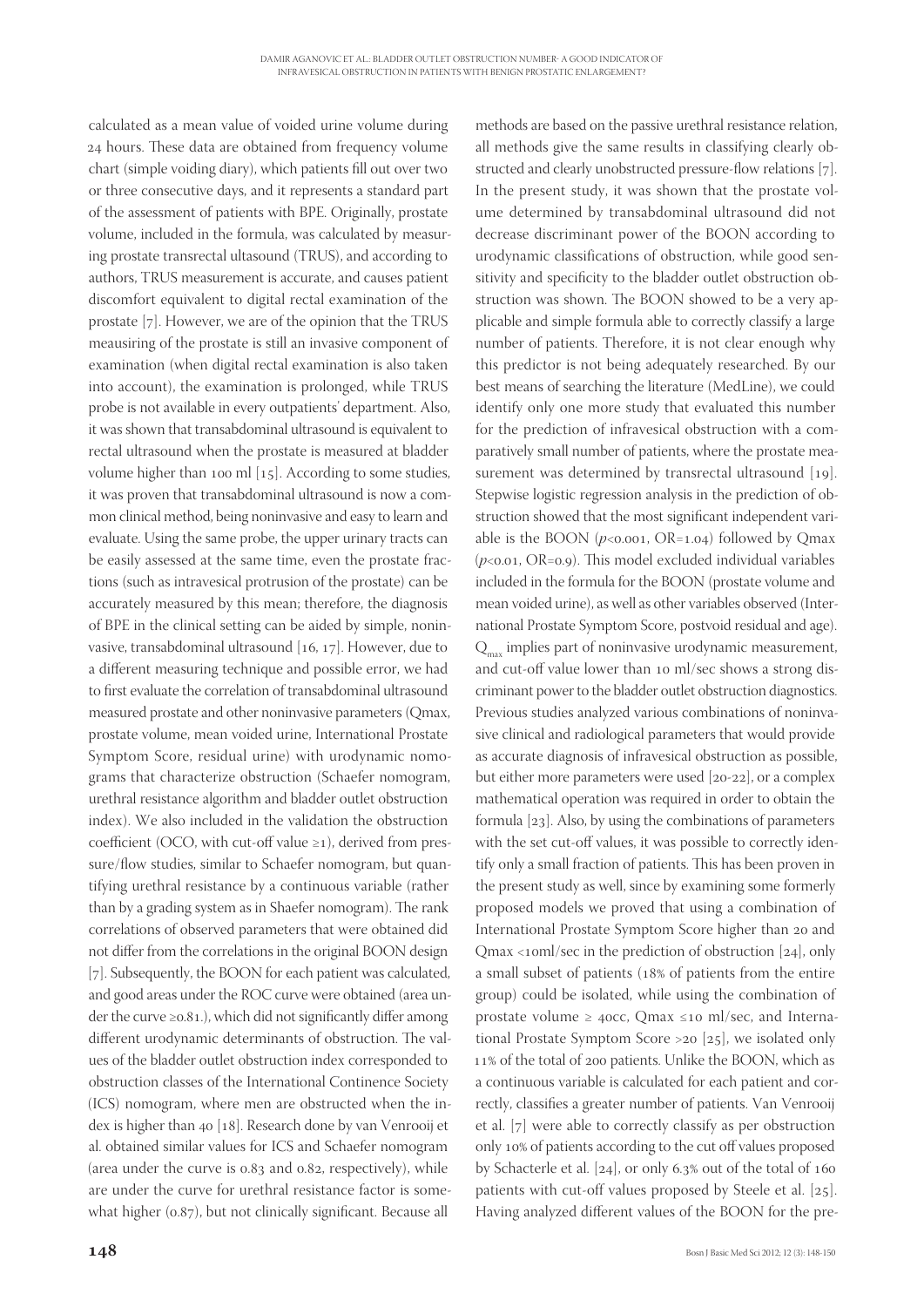diction of obstruction, it has been shown that cut-off value BOON>-20 is the best discriminator, with sensitivity of 76.52%, specificity of 68.24%, positive predictive value of 76.52%, and post test probability of 77%. It is clear that moving the cutoff point to a higher BOON value will select fewer men but the prevalence of obstruction will be greater, and thus, the specificity will improve but the sensitivity will decrease. The same arguments apply to the improvement of specificity to select unobstructed men by moving the cut off point to a lower BOON value [7]. Critical point of the BOON  $>$ -40 and  $B$ OON  $>$ -30 have high sensitivity, on the account of lower specificity, but specificity is very important since it reduces the need for classical invasive urodynamic studies; therefore, the use of the BOON >-20 could correctly classify (obstruction/non-obstruction) approximately three fourths of patients  $(73%)$ . However, the calculated area under the curve for the BOON >-20 has only moderate accuracy. Zhang et al. hold that the BOON >-30 as critical point is the best indicator of obstruction, because the calculated sensitivity and specificity for this value were  $66.1\%$  and  $82.4\%$ , respectively [19]. The present study is first one of few studies in the literature that has evaluated a useful and simple formula (BOON) for the prediction of bladder outlet obstruction in patients with benign prostatic enlargement, using the values of prostate volume obtained by simple transabdominal ultrasound. It has shown that this method of measurement does not alter the discriminant power of the BOON according to the obstruction, as proven by urodynamic measurements.

# CONCLUSION

The bladder outlet obstruction number (BOON) is calculated by using a simple formula derived from a combination of simple radiological, clinical, and noninvasive urodynamic variables. The BOON can be used in daily urological practice as a valid, noninvasive indicator of bladder outlet obstruction in patients with benign prostatic enlargement, with a possibility of detection and correct classification of obstruction in approximately 75% of cases. Transabdominal ultrasound for the determination of prostate volume has shown to be applicable for the BOON formula. However, urodynamic studies remain to be essential for a precise diagnosis of obstruction. Further research is necessary in order to examine the BOON parameters to improve its utility, probably combined with other noninvasive variables (e.g. intravesical prostatic protrusion, bladder wall thickness) that determine the obstruction.

# DECLARATION OF INTEREST

The authors declare no conflict of interest.

# REFERENCES

- [] Briganti A, Capitanio U, Suardi N, Gallina A, Salonia A, Bianchi M et al. Benign Prostatic Hyperplasia and Its Aetiologies. Eur Urol Suppl 2009; Vol. 8 (13): 865-871.
- [2] Ku JH, Cho SY, Oh SJ. Residual fraction as a parameter to predict bladder outlet obstruction in men with lower urinary tract symptoms. Int J Urol 2009; 16 (9): 739-744.
- [] Ezz el Din K, Kiemeney LA, de Wildt MJ, Debruyne FM, de la Rosette JJ. Correlation between uroflowmetry, postvoided residue, and lower urinary tract symptoms as measured by the International Prostate Symptom Score. Urology 1996; 48 (3): 393-397
- [4] Abrams P, Griffiths D, Hofner K, et al. The urodynamics of LUTS. Chatelain C, Denis L, Foo KT, Khoury S, McConnell J (Eds.). Benign prostatic hyperplasia. Report of the 5th International Consultation on Benign Prostatic Hyperplasia (BPH). Health Publications; Plymouth, UK. 2001; 227-281.
- [5] Franco G, De Nunzio C, Leonardo C, Tubaro A, Ciccariello M, De Dominicis C, Miano L, Laurenti C. Ultrasound assessment of intravesical prostatic protrusion and detrusor wall thickness--new standards for noninvasive bladder outlet obstruction diagnosis? J Urol 2010; 183(6): 2270-2274.
- [6] Huang Foen Chung JW, Spigt MG, Knottnerus JA, van Mastrigt R. Comparative analysis of the reproducibility and applicability of the condom catheter method for noninvasive urodynamics in two Dutch centers. Urol Int 2008: 81: 139-148.
- [7] Van Venrooij GEPM, Eckhardt MD, and Boon TA. Noninvasive assessment of prostatic obstruction in elderly men with lower urinary tract symptoms associated with benign prostatic hyperplasia. Urology 2004; 63: 476-480.
- [8] Abrams P. Urodynamics in clinical practice, in: Urodynamics, edited by Abrams P, Springer -Verlag, London, 2000, 2nd edition, (Ch.5), pp. 148-172.
- [9] Schäfer W. Analysis of bladder-outlet function with the linearized passive urethral resistance relation, linPURR, and a disease-specific approach for grading obstruction: from complex to simple. World  $J$  Urol. 1995; 13 (1): 47–58.
- [10] Griffiths D, van Mastrigt R, Bosch R. Quantification of urethral resistance and bladder function during voiding, with special reference to the effects of prostate size reduction on urethral obstruction due to benign prostatic hyperplasia. Neurourol Urodyn 1989; Vol.  $8(1): 17-27$
- [11] Abrams P. Bladder outlet obstruction index, bladder contractility index and bladder voiding efficiency: three simple indices to define bladder voiding dysfunction. BJU Inter 1999;  $84$  (1): 14-15.
- [12] Schäfer W. Principles and clinical application of advanced analysis of bladder voiding function. Urol Clin North Am 1990; 17 (3): 553-566.
- [13] Abrams P, Cardozo L, Fall M, Griffiths D, Rosier P, Ulmsten U, et al. The standardisation of terminology of lower urinary tract function: report from the standardisation sub-committee of the international continence society. Neurourol Urodyn 2002; 21: 167-78.
- [14] Liao L and Schaefer W. Cross-sectional and longitudinal studies on interaction between bladder compliance and outflow obstruction in men with benign prostatic hyperplasia. Asian J Androl 2007; 9  $(1):51-56$
- [15] Yuen JS, Ngiap JT, Cheng CW, Foo KT. Effects of bladder volume on transabdominal ultrasound measurement of infravesical prostatic protrusion and volume. Int J Urol 2002;  $9(4):2255-2259$ .
- [16] Chia SJ, Heng CT, Chan SP, Foo KT. Correlation of intravesical prostatic protrusion with bladder outlet obstruction. BJU Int. 2003;  $91(4): 371-374.$
- [17] Foo KT. Decision making in the management of benign prostatic enlargement and the role of transabdominal ultrasound. Int J Urol  $2010; 17(12): 974-49.$
- [18] Griffiths D, Hofner K, van Mastrigt R, et al. Standardization of terminology of lower urinary tract function: pressure-flow studies of voiding, urethral resistance, and urethral obstruction. Neurourol Urodyn 1997; 16:  $1 - 18$ .